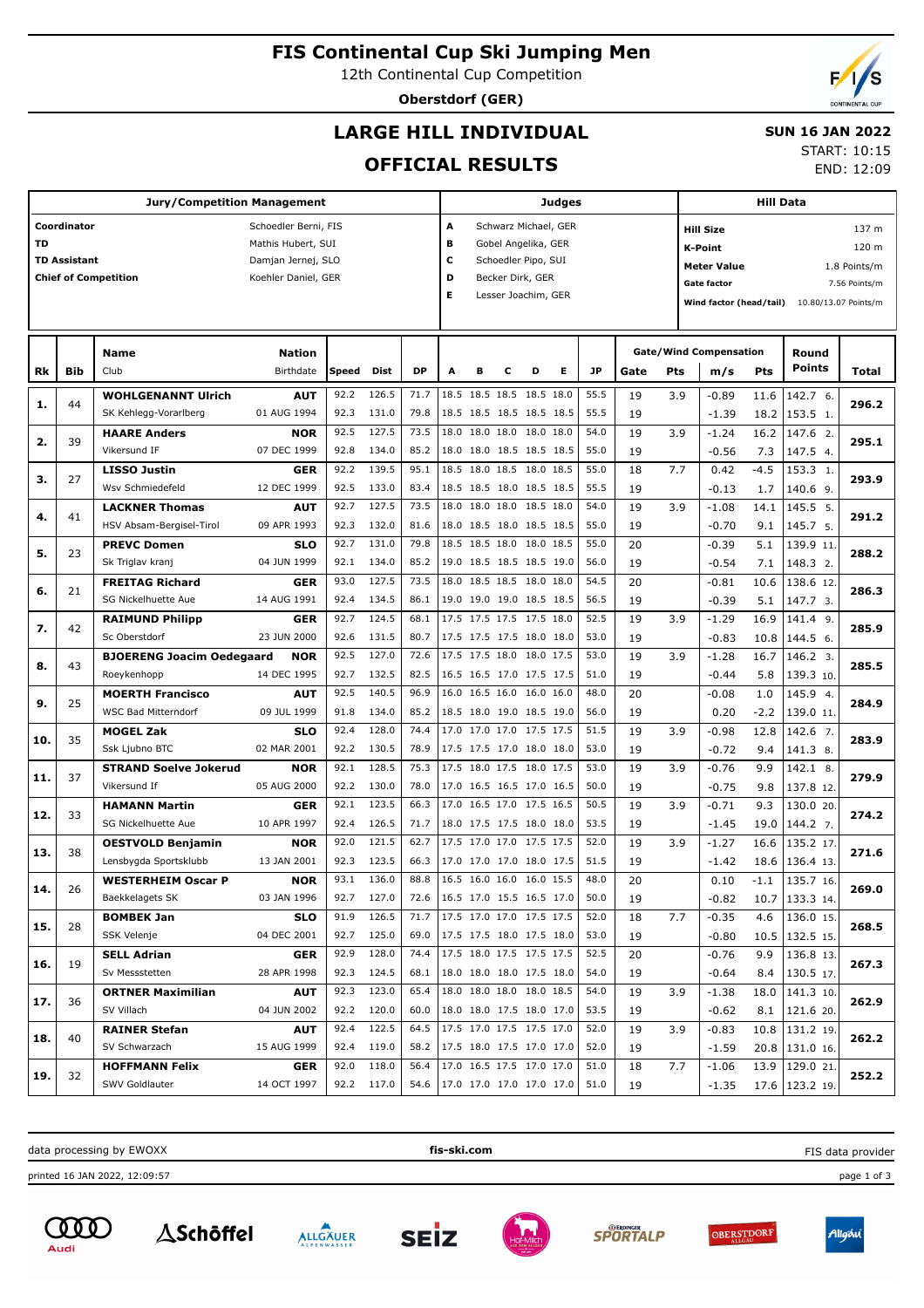# **FIS Continental Cup Ski Jumping Men**

12th Continental Cup Competition

**Oberstdorf (GER)**

END: 12:09

## **LARGE HILL INDIVIDUAL**

### **SUN 16 JAN 2022** START: 10:15

## **OFFICIAL RESULTS**

|     |              | <b>Name</b>                 | <b>Nation</b> |       |             |           |                          |   |   |                          |   |           | <b>Gate/Wind Compensation</b> |     |         |         | Round          |              |
|-----|--------------|-----------------------------|---------------|-------|-------------|-----------|--------------------------|---|---|--------------------------|---|-----------|-------------------------------|-----|---------|---------|----------------|--------------|
| Rk  | <b>Bib</b>   | Club                        | Birthdate     | Speed | <b>Dist</b> | <b>DP</b> | A                        | в | C | D                        | Е | <b>JP</b> | Gate                          | Pts | m/s     | Pts     | <b>Points</b>  | <b>Total</b> |
|     |              | <b>FANNEMEL Anders</b>      | <b>NOR</b>    | 92.6  | 118.0       | 56.4      |                          |   |   | 17.0 16.5 17.0 17.0 16.5 |   | 50.5      | 20                            |     | $-1.21$ | 15.8    | 122.7 25.      |              |
| 20. | 18           | Hornindal IL                | 13 MAY 1991   | 92.2  | 124.0       | 67.2      |                          |   |   | 17.5 17.0 17.5 17.5 18.0 |   | 52.5      | 19                            |     | $-0.71$ | 9.3     | 129.0 18.      | 251.7        |
|     | 29           | <b>MEDWED Elias</b>         | <b>AUT</b>    | 91.7  | 134.5       | 86.1      |                          |   |   | 18.0 18.5 18.0 18.0 18.5 |   | 54.5      | 18                            | 7.7 | 1.09    | $-11.8$ | 136.5 14.      |              |
| 21. |              | Sv Innsbruck bergisel       | 12 JAN 2002   | 92.2  | 116.5       | 53.7      |                          |   |   | 17.5 17.5 17.0 17.5 17.0 |   | 52.0      | 19                            |     | $-0.67$ | 8.8     | 114.5 24.      | 251.0        |
| 22. | 15           | <b>CECON Francesco</b>      | <b>ITA</b>    | 92.4  | 127.0       | 72.6      |                          |   |   | 17.0 17.0 17.0 17.5 17.0 |   | 51.0      | 20                            |     | $-0.03$ | 0.4     | 124.0 23.      | 244.5        |
|     |              | BACHMANN SPORT COLLEGE      | 13 NOV 2001   | 92.2  | 119.0       | 58.2      |                          |   |   | 16.5 16.5 16.5 17.0 16.5 |   | 49.5      | 19                            |     | $-0.98$ | 12.8    | 120.5 21.      |              |
| 23. | 34           | <b>SEMENIC Anze</b>         | <b>SLO</b>    | 92.2  | 117.5       | 55.5      |                          |   |   | 16.5 17.0 17.0 17.0 16.5 |   | 50.5      | 19                            | 3.9 | $-1.05$ | 13.7    | 123.6 24.      | 242.8        |
|     |              | <b>NSK TRZIC FMG</b>        | 01 AUG 1993   | 92.1  | 117.5       | 55.5      |                          |   |   | 16.5 17.0 16.5 16.5 16.5 |   | 49.5      | 19                            |     | $-1.09$ | 14.2    | 119.2 23.      |              |
| 24. | 20           | <b>BARTOL Tilen</b>         | <b>SLO</b>    | 92.8  | 117.5       | 55.5      |                          |   |   | 17.0 17.5 17.0 17.0 17.0 |   | 51.0      | 20                            |     | $-0.91$ | 11.9    | 118.4 30.      | 238.1        |
|     |              | SSK Sam Ihan                | 17 APR 1997   | 92.4  | 119.5       | 59.1      |                          |   |   | 17.5 17.0 17.5 17.0 17.0 |   | 51.5      | 19                            |     | $-0.70$ | 9.1     | 119.7 22.      |              |
| 25. | 11           | <b>KRZAK Jaroslaw</b>       | <b>POL</b>    | 92.5  | 126.0       | 70.8      |                          |   |   | 17.5 17.5 17.5 18.0 17.5 |   | 52.5      | 20                            |     | $-0.43$ | 5.6     | 128.9 22.      | 237.7        |
|     |              | PKS Olimpijczyk             | 01 AUG 2000   | 92.1  | 112.0       | 45.6      |                          |   |   | 16.5 17.5 16.5 16.5 16.5 |   | 49.5      | 19                            |     | $-1.05$ | 13.7    | 108.8 25.      |              |
| 26. | $\mathbf{1}$ | <b>GEYER Luca</b>           | <b>GER</b>    | 92.5  | 123.0       | 65.4      |                          |   |   | 17.0 17.0 17.5 17.5 17.5 |   | 52.0      | 20                            |     | $-1.13$ | 14.8    | 132.2 18.      | 235.6        |
|     |              | Wsv 08 lauscha              | 19 JUL 2002   | 92.1  | 107.0       | 36.6      |                          |   |   | 16.0 16.5 16.0 16.5 16.0 |   | 48.5      | 19                            |     | $-1.40$ |         | 18.3 103.4 28. |              |
| 27. | 17           | <b>HAAS Claudio</b>         | <b>GER</b>    | 92.5  | 119.5       | 59.1      |                          |   |   | 16.5 16.5 16.0 17.0 16.5 |   | 49.5      | 20                            |     | $-0.98$ | 12.8    | 121.4 27.      | 229.4        |
|     |              | Sc Schonach                 | 13 MAR 2001   | 92.3  | 111.0       | 43.8      |                          |   |   | 16.5 17.0 17.0 17.0 16.0 |   | 50.5      | 19                            |     | $-1.05$ | 13.7    | 108.0 27.      |              |
| 28. | 6            | <b>DEAN Decker</b>          | <b>USA</b>    | 92.5  | 123.0       | 65.4      |                          |   |   | 17.0 17.0 17.0 17.5 18.0 |   | 51.5      | 20                            |     | $-0.24$ | 3.1     | 120.0 29.      | 228.6        |
|     |              | Steamboat Springs winter sp | 08 AUG 2000   | 92.3  | 113.5       | 48.3      |                          |   |   | 17.0 17.0 16.5 17.0 16.5 |   | 50.5      | 19                            |     | $-0.75$ | 9.8     | 108.6 26.      |              |
| 29. | 10           | <b>JOJKO Szymon</b>         | <b>POL</b>    | 92.5  | 120.0       | 60.0      |                          |   |   | 17.0 17.0 17.0 17.0 17.0 |   | 51.0      | 20                            |     | $-0.71$ | 9.3     | 120.3 28.      | 223.2        |
|     |              | Wss Wisla                   | 24 JUL 2001   | 92.0  | 110.0       | 42.0      |                          |   |   | 16.5 16.5 17.0 16.5 16.0 |   | 49.5      | 19                            |     | $-0.87$ | 11.4    | 102.9 29.      |              |
| 30. | 4            | <b>ZAPOTOCZNY Szymon</b>    | <b>POL</b>    | 92.7  | 128.0       | 74.4      |                          |   |   | 17.0 17.0 17.0 17.5 17.5 |   | 51.5      | 20                            |     | 0.40    | $-4.3$  | 121.6 26.      | 223.0        |
|     |              | Ks Evenement zakopane       | 06 MAY 2003   | 92.2  | 110.0       | 42.0      | 16.5 16.5 16.5 16.5 16.5 |   |   |                          |   | 49.5      | 19                            |     | $-0.76$ | 9.9     | 101.4 30.      |              |

|     |              | Not qualified for final round |             |      |       |      |                          |  |      |    |     |         |        |       |
|-----|--------------|-------------------------------|-------------|------|-------|------|--------------------------|--|------|----|-----|---------|--------|-------|
| 31. | 24           | <b>SCHULER Andreas</b>        | <b>SUI</b>  | 92.8 | 123.5 | 66.3 | 16.5 16.0 17.0 16.5 16.5 |  | 49.5 | 20 |     | $-0.15$ | 2.0    | 117.8 |
|     |              | Einsiedeln                    | 30 DEC 1995 |      |       |      |                          |  |      |    |     |         |        |       |
| 32. | 13           | <b>JONIAK Klemens</b>         | <b>POL</b>  | 92.6 | 123.5 | 66.3 | 17.5 17.5 17.5 17.5 17.5 |  | 52.5 | 20 |     | 0.20    | $-2.2$ | 116.6 |
|     |              | Lks Poroniec poronin          | 02 MAR 2005 |      |       |      |                          |  |      |    |     |         |        |       |
| 33. | 30           | <b>BAER Moritz</b>            | <b>GER</b>  | 91.9 | 108.5 | 39.3 | 16.5 16.5 16.5 16.5 16.0 |  | 49.5 | 18 | 7.7 | $-1.19$ | 15.6   | 112.1 |
|     |              | SF Gmund-Duernbach            | 16 MAY 1997 |      |       |      |                          |  |      |    |     |         |        |       |
| 34. | 3            | <b>SPIEWOK Simon</b>          | <b>GER</b>  | 92.4 | 121.0 | 61.8 | 17.0 17.0 16.5 16.5 16.5 |  | 50.0 | 20 |     | 0.03    | $-0.3$ | 111.5 |
|     |              | Tus Neuenrade                 | 12 JAN 2002 |      |       |      |                          |  |      |    |     |         |        |       |
| 35. | 31           | <b>MAERKL Kilian</b>          | <b>GER</b>  | 91.9 | 107.5 | 37.5 | 15.0 15.0 15.0 15.0 14.5 |  | 45.0 | 18 | 7.7 | $-1.45$ | 19.0   | 109.2 |
|     |              | Sc Partenkirchen              | 10 APR 2000 |      |       |      |                          |  |      |    |     |         |        |       |
| 36. | 22           | <b>BELSHAW Erik</b>           | <b>USA</b>  | 92.0 | 114.5 | 50.1 | 16.5 17.0 16.5 17.0 16.5 |  | 50.0 | 20 |     | $-0.69$ | 9.0    | 109.1 |
|     |              | Steamboat Springs winter spor | 23 AUG 2004 |      |       |      |                          |  |      |    |     |         |        |       |
| 37. | 8            | <b>SOUKUP Matthew</b>         | <b>CAN</b>  | 92.5 | 115.0 | 51.0 | 16.5 16.5 16.5 16.5 16.5 |  | 49.5 | 20 |     | $-0.64$ | 8.4    | 108.9 |
|     |              | Altius Nordic Ski Club        | 31 AUG 1997 |      |       |      |                          |  |      |    |     |         |        |       |
| 38. | 5            | <b>CAMPREGHER Andrea</b>      | <b>ITA</b>  | 92.2 | 119.0 | 58.2 | 16.5 16.5 16.5 17.0 16.5 |  | 49.5 | 20 |     | 0.02    | $-0.2$ | 107.5 |
|     |              | BACHMANN SPORT COLLEGE S      | 20 JUN 2001 |      |       |      |                          |  |      |    |     |         |        |       |
| 39. | 14           | <b>VITEZ Patrik</b>           | <b>SLO</b>  | 92.3 | 128.0 | 74.4 | 10.5 10.5 10.5 9.5 10.5  |  | 31.5 | 20 |     | $-0.07$ | 0.9    | 106.8 |
|     |              | Ssk Velenje                   | 14 JUN 1998 |      |       |      |                          |  |      |    |     |         |        |       |
| 40. | 12           | <b>NIZNIK Adam</b>            | <b>POL</b>  | 92.6 | 116.0 | 52.8 | 17.0 17.5 16.5 17.5 17.0 |  | 51.5 | 20 |     | 0.27    | $-2.9$ | 101.4 |
|     |              | Ts Wisla zakopane             | 07 OCT 2002 |      |       |      |                          |  |      |    |     |         |        |       |
| 41. | $\mathsf{Q}$ | <b>URLAUB Andrew</b>          | <b>USA</b>  | 92.1 | 108.0 | 38.4 | 15.5 15.0 16.0 16.0 16.0 |  | 47.5 | 20 |     | $-0.87$ | 11.4   | 97.3  |
|     |              | Flying Eagles Ski Club        | 12 APR 2001 |      |       |      |                          |  |      |    |     |         |        |       |

data processing by EWOXX **fis-ski.com**

printed 16 JAN 2022, 12:09:57 page 2 of 3











FIS data provider